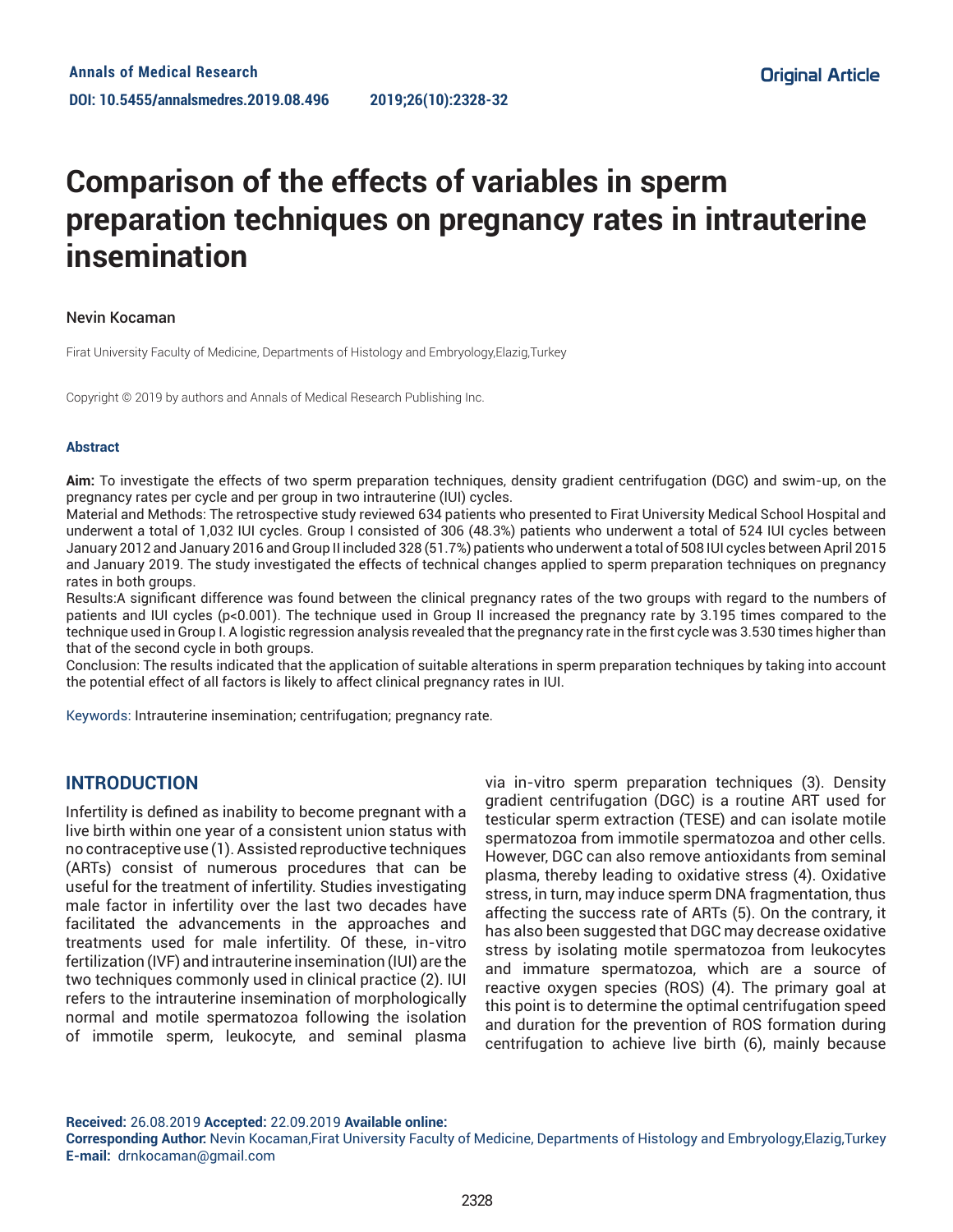increased centrifugation speed and duration have been shown to increase the likelihood of sperm damage (7). The aim of this study was to investigate the effects of two sperm preparation techniques, DGC and swim-up, on the pregnancy rates per cycle and per group in two IUI cycles.

# **MATERIAL and METHODS**

The study was approved by the local ethics committee in Firat University (Approval No.: 2019/17) and was initiated after obtaining a permission from the Head Physician's Office for the retrieval of patient records from the hospital database (Permission No.: 2019/306137). The retrospective study reviewed 634 patients who presented to Firat University Medical School Hospital and underwent a total of 1,032 IUI cycles. The patients were divided into two groups based on the sperm preparation techniques used in the patients and the study investigated the effects of technical changes applied to sperm preparation techniques on pregnancy rates in both groups.

Group I consisted of 306 (48.3%) patients who underwent a total of 524 IUI cycles between January 2012 and January 2016. DGC was performed by centrifuging the specimens at 2,500 rpm for 20 min (Eppendorf centrifugation 5804) and then the swim-up procedure was performed by centrifugation at 2,200 rpm for 10 min.

Group II included 328 (51.7%) patients who underwent a total of 508 IUI cycles between April 2015 and January 2019. Both DGC and swim-up procedures were performed by centrifugation at 1,600 rpm for 10 min.

All the patients included in the study were aged between 21-38 years and had a diagnosis of unexplained infertility, with a follicle-stimulating hormone (FSH) level <10 and a body mass index (BMI) <35 kg/m2. Ejaculates were collected by masturbation, liquefied at 36.5 °C for 30 min, and then were examined for sperm parameters. The samples were respectively subjected to DGC, sperm washing, and swim-up procedures using 15-ml coneshaped centrifuge tubes. A two-layer density gradient (80%-40%) was generated by overlayering 1 ml of gradient medium (SpermGrad, Vitrolife, Switzerland) on the lower layer of 80% and 1 of ml of gradient medium on the top layer of 40%. Subsequently, semen samples were added into the density gradient medium and then centrifuged at 2,500 rpm for 20 min in Group I and at 1,600 rpm for

10 min in Group II (Eppendorf centrifugation 5804). After the removal of the supernatant, the pellet at the bottom of the tube was pipetted into a new, clean tube and then resuspended. The resultant suspension was recentrifuged at 2,200 rpm for 10 min in Group I and at 1,600 rpm for 10 min in Group II, with the addition of an equal volume of sperm wash medium (G-IVF Plus, Vitrolife, Switzerland) in both groups. The supernatant was removed and a total of 0.5 ml sperm wash medium was added into the leftover lower seminal layer and then the tube was inclined at an angle of 45° and incubated for 1 h at 36.5 °C to permit the motile sperm to swim out of the lower seminal layer and into the upper layer of sperm wash medium. The resultant mixture was transferred transcervically into the uterine cavity.

#### **Statistical analysis**

Data were analyzed using SPSS for Windows version 22.0 (IBM SPSS Inc., Armonk, NY, USA). Pregnancy success rates were expressed as frequencies (n) and percentages (%). The effects of the ARTs administered in the two groups on pregnancy rates with regard to patient numbers were evaluated using Chi-square test. Logistic regression analysis was performed to better evaluate the ARTs administered in each group and to analyze the importance of the number of cycles by comparing the pregnancy rates with regard to the ARTs administered in each group and the number of cycles.

# **RESULTS**

The overall pregnancy rate was 5.9% in Group I and 15.5% in Group II. The overall pregnancy rate per cycle was 3.43% in Group I and 10.03% in Group II (p<0.001). (Tables 1, 2).

In Group I, 14 (3.6%) out of 306 patients had a positive test result in the first cycle and 4 (1.8%) out of 218 patients had a positive test result in the second cycle. In Group II, 44 (11.6%) out of 328 patients had a positive test result in the first cycle and 7 (3.9%) out of 180 patients had a positive test result in the second cycle (Table 2).

As can be seen in Table 3, the model showed acceptable compliance both as a whole and with regard to the independent variables analyzed in the study (number of cycles, technical alterations) (X2=30.482; p<0.001). The logistic regression analysis indicated that these variables had an effect of 9.4% on pregnancy positivity and the

| Table 1. Pregnancy rates       |                 |                     |       |                      |       |  |
|--------------------------------|-----------------|---------------------|-------|----------------------|-------|--|
|                                |                 | <b>Groups</b>       |       |                      |       |  |
|                                |                 | Group I (2012-2015) |       | Group II (2015-2019) |       |  |
|                                |                 | N                   | %     | N                    | %     |  |
|                                | <b>Negative</b> | 288                 | 94.1  | 277                  | 84.5  |  |
| <b>Pregnancy</b>               | <b>Positive</b> | 18                  | 5.9   | 51                   | 15.5  |  |
| <b>Total</b>                   |                 | 306                 | 100.0 | 328                  | 100.0 |  |
| $X2 = 15.252; p = .000 < .001$ |                 |                     |       |                      |       |  |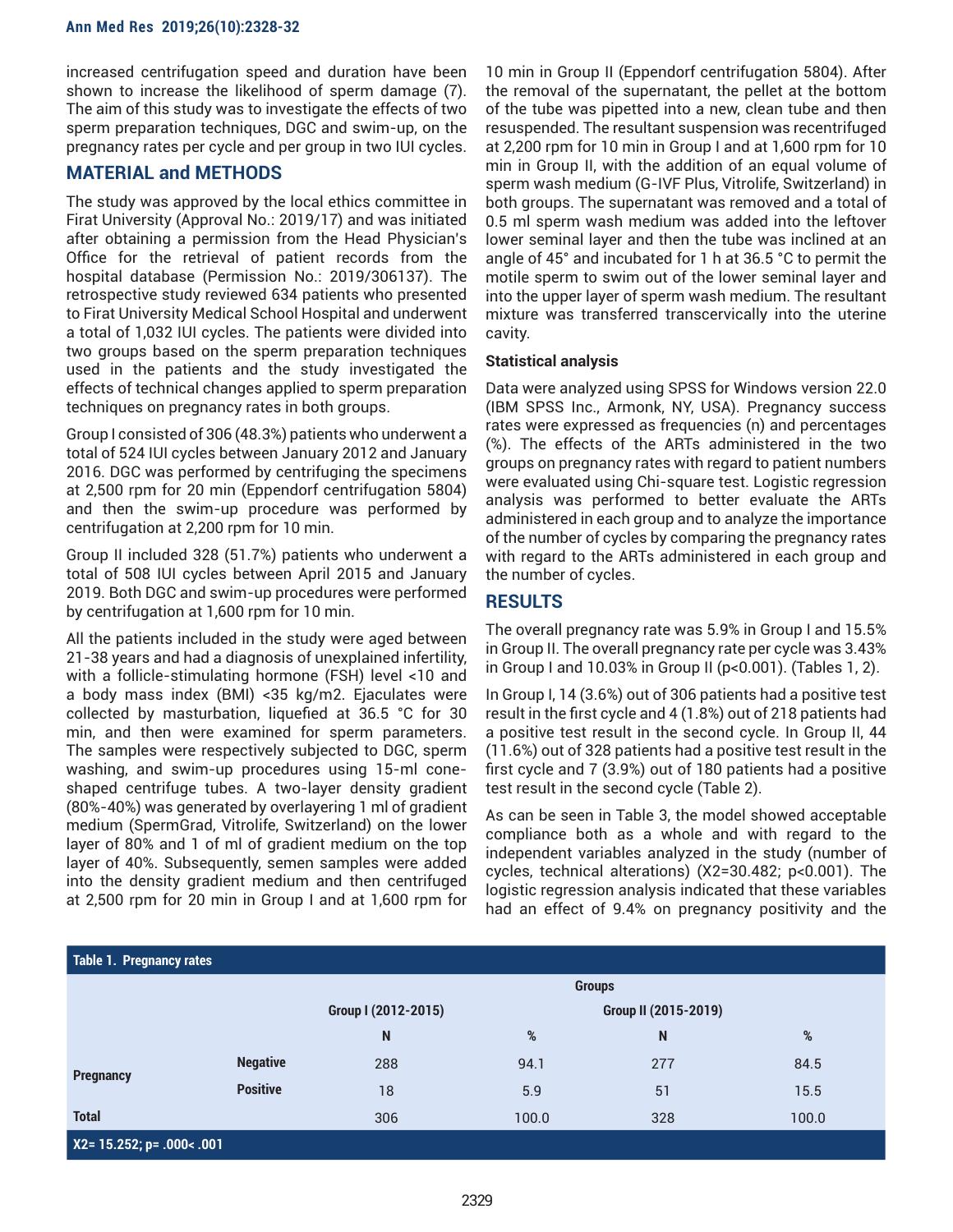| Table 2. Comparison of pregnancy rates with regard to IUI cycles |                               |                 |                       |              |          |                |       |  |  |
|------------------------------------------------------------------|-------------------------------|-----------------|-----------------------|--------------|----------|----------------|-------|--|--|
|                                                                  |                               |                 | <b>Pregnancy rate</b> |              |          |                |       |  |  |
|                                                                  |                               |                 |                       |              | * Cycles |                |       |  |  |
| <b>Group</b>                                                     | <b>Total number of cycles</b> | $\%$            |                       | <b>First</b> |          | <b>Second</b>  |       |  |  |
|                                                                  |                               |                 |                       | $\mathsf{N}$ | $\%$     | $\mathsf{N}$   |       |  |  |
|                                                                  | <b>Pregnancy</b>              | <b>Negative</b> | 292                   | 96.4         | 214      | 98.2           |       |  |  |
| Group I (2012-2014)                                              |                               |                 | <b>Positive</b>       | 14           | 3.6      | $\overline{4}$ | 1.8   |  |  |
|                                                                  | 524                           | 3.43            | <b>Total</b>          | 306          | 100.0    | 218            | 100.0 |  |  |
|                                                                  |                               |                 | <b>Negative</b>       | 284          | 88.4     | 173            | 96.1  |  |  |
| Group II (2015-2019)                                             |                               |                 | <b>Positive</b>       | 44           | 11.6     | $\overline{7}$ | 3.9   |  |  |
|                                                                  | 508                           | 10.03           | <b>Total</b>          | 328          | 100.0    | 180            | 100.0 |  |  |

| Table 3. Logistic regression analysis                                                                                              |                                  |       |      |             |    |      |                   |       |                   |  |
|------------------------------------------------------------------------------------------------------------------------------------|----------------------------------|-------|------|-------------|----|------|-------------------|-------|-------------------|--|
|                                                                                                                                    |                                  |       |      |             |    |      |                   |       | 95% CI for EXP(B) |  |
|                                                                                                                                    |                                  | B     | S.E. | <b>Wald</b> | df | p    | <b>Odds Ratio</b> | Lower | <b>Upper</b>      |  |
| Step $1^a$                                                                                                                         | <b>Technical alterations (1)</b> | 1.162 | .293 | 15.753      |    | .000 | 3.195             | 1.800 | 5.670             |  |
|                                                                                                                                    | Number of cycles (1)             | 1.261 | .312 | 16.370      |    | .000 | 3.530             | 1.916 | 6.504             |  |
|                                                                                                                                    | <b>Constant</b>                  | .630  | .293 | 4.618       |    | .032 | 1.878             |       |                   |  |
| -2LL= 405.769, Nagelkerke: R2 = .094, CI: Confidence Interval<br>Hosmer and Lemeshow Test: X2= .155, p=0.694, S.E.: Standard Error |                                  |       |      |             |    |      |                   |       |                   |  |

analysis also showed that the technique used in Group II increased the pregnancy rate by 3.195 times compared to the technique used in Group I. Additionally, it was also revealed that the pregnancy rate in the first cycle was 3.530 times higher than that of the second cycle in both groups.

## **DISCUSSION**

Infertility often has an unexplained cause and has become an increasingly major problem around the world. Assisted reproductive techniques (ARTs) have resulted in million of births worldwide ever since their first introduction into clinical practice (1,8). The selection of high-quality sperms is highly important for the success of ARTs. An ideal sperm separation technique should (i) be rapid, easily applicable and cost-effective, (ii) isolate as many motile spermatozoa as possible, (iii) avoid sperm damage or non-physiological changes in the separated sperm

cells, (iv) eliminate dead spermatozoa and other cells such as leukocytes and bacteria, (v) eliminate toxic or bioactive substances such as decapacitation factors or reactive oxygen species (ROS), and (vi) allow processing of larger ejaculate volumes (9).

There are a number of basic techniques that have long been used for successful isolation of sperms from the ejaculate and selection of highest quality sperm. The use of highest quality sperms will produce top quality embryos, thereby allowing the patients to obtain the highest benefit from ARTs (10). DGC) and swim-up are the two sperm preparation techniques most widely used in ART centers. These techniques are aimed at isolating topquality sperm by creating in-vitro conditions that mimic in-vivo conditions (10). However, the central issue here is to choose the most ideal technique for sperm preparation.

Density gradient centrifugation (DGC) is a technique that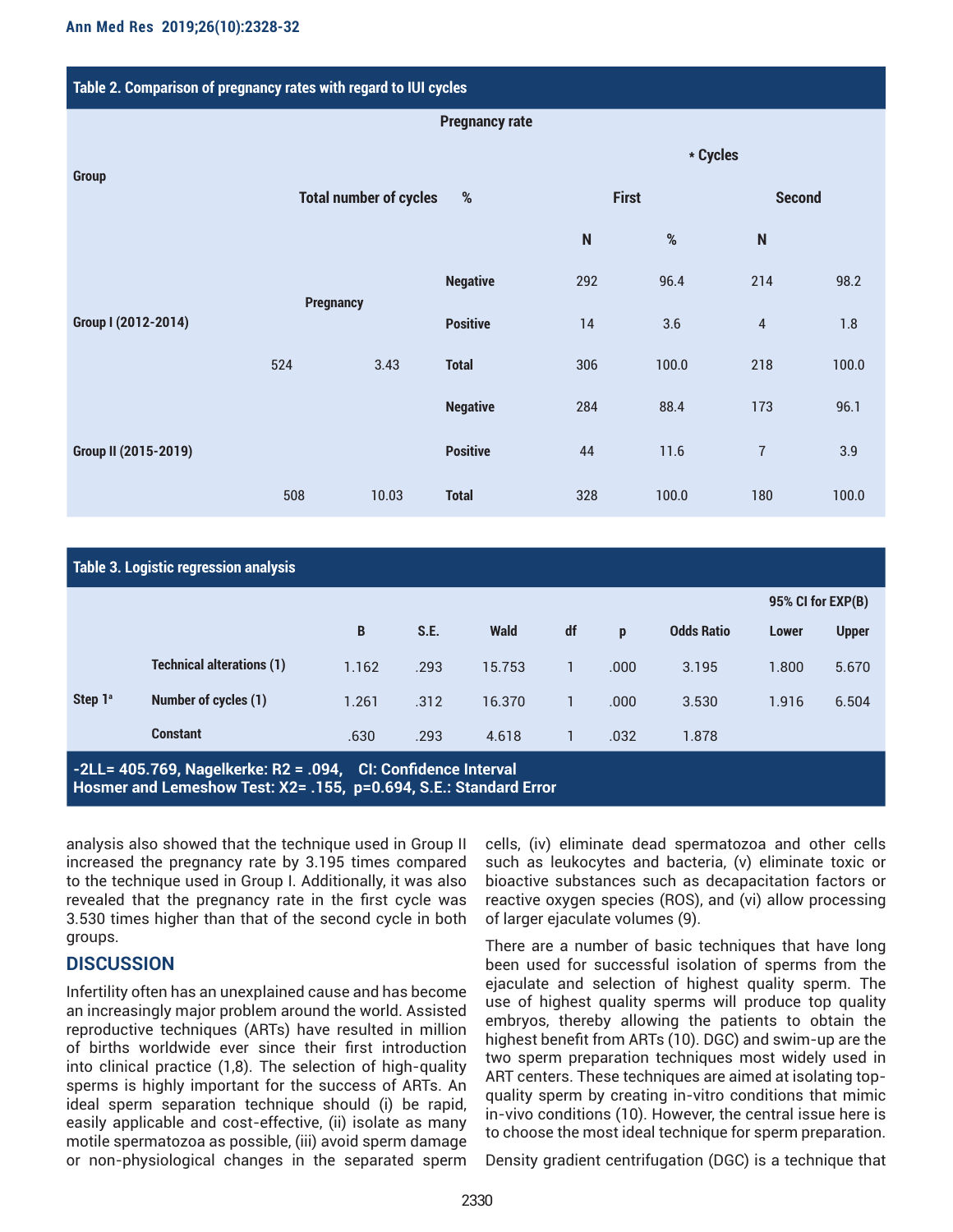separates sperm cells based on the density of normal and abnormal spermatozoa. Following centrifugation, normal sperms are deposited in the bottom layer. Other components and abnormal sperms are deposited in the upper layer, thereby leading to the isolation of healthy sperms from the semen (9). However, DGC can also remove antioxidants from seminal plasma, leading to oxidative stress (5). Additionally, repeated centrifugation, resuspension, and vortexing may lead to excessive production of ROS in the motile sperm population of the washed specimen and may also cause harm to motile sperm, thereby reducing the success of ART being administered (11). Of particular interest, as DNA now can be measured in most patients with unexplained, idiopathic infertility, the importance of ROS-induced DNA damage is now better understood (9,10). Increased ROS levels are attributed to loss of sperm motility and disruption of membrane fluidity. Moreover, increased ROS levels can reduce sperm quality and function via lipid peroxidation (6,13). In seminal fluid, sperm cells and leukocytes constitute the intrinsic and extrinsic sources of ROS, respectively, and their most critical effect on fertility is reflected as DNA damage (14). Increased DNA damage has been shown to have a positive correlation with the percentage of atypical sperm cells and a negative correlation with sperm concentration and sperm motility (15). Male germ cells are susceptible to DNA damage mainly due to the lack of DNA repair mechanisms and the loss of apoptosis ability of the normal cells in the late stages of spermatogenesis (16,17). The presence of increased sperm DNA fragmentation in infertile patients has been shown to cause abnormal sperm parameters and to have a negative impact on pregnancy rates in IUI treatments (11,18-20).

Low amounts of ROS are needed for fertilization, acrosome reaction, hyperactivation, motility, and capacitation (21). However, the central issue here is to determine the optimal centrifugation speed and duration for the prevention of ROS formation during centrifugation. Therefore, a well understanding of the fundamentals of sperm preparation techniques and an evaluation of the differences among the techniques from a cause-and-effect perspective are highly essential (7). Moreover, standardization of sperm selection techniques and centrifugation protocols will facilitate the isolation of motile sperms, thereby increasing the likelihood of pregnancy (11). Accumulating evidence suggests that sperm selection techniques, particularly DGC, reduce the percentage of DNA-damaged sperms while increasing the percentage of live, progressive, and motile sperms and are also highly effective in the isolation of morphologically normal sperms (22). Moreover, the culture media used in these methods are includes on simple balanced salt solutions, optimized to mimic invivo conditions, and also allow completion of sperm capacitation and acrosome reaction while causing no adverse effect on sperm motility and providing optimum pH balance due to adequate buffering (10). İn addition, a previous study suggested that the lower layer enriched in motile sperm shows lower ROS levels compared to unwashed specimen and this layer allows the use of sperm preparation techniques in IUI and classic IVF (5).

In our study, the reduced centrifugation speed and duration were found to have a positive effect on pregnancy rates. Accordingly, the technique used in the second cycle increased the pregnancy rate by 3.195 times compared to the technique used in the first cycle. Increased centrifugation speed and duration have been shown to increase ROS production, leading to an increased risk of sperm DNA fragmentation. Accordingly, the findings of our study appear consistent with those reported in the literature (11). On the other hand, it was also revealed that the pregnancy rate in the first cycle was 3.530 times higher than that of second cycle in both groups, suggesting that the repeated cycle had no effect in the improvement of the pregnancy rate. Similarly, previous study also indicated that the pregnancy rate was higher in the first cycle compared to second and third cycles, implicating that the repeated cycles had no effect on the pregnancy rate (23).

The key issue in sperm preparation techniques is sperm heterogeneity as it is highly likely that every individual will have different sperm parameters and urinary system pathologies. Therefore, each ejaculate may include normal sperm cells as well as sperm cells with various pathologies. Accordingly, it is tempting to consider that the IUI outcomes may vary across clinics due to a number of factors including differentiation of patient populations (due to different IUI indications), ovulation induction protocols, sperm preparation techniques, number of cycles, and semen parameters that could affect pregnancy rates (24).

#### **CONCLUSION**

The results indicated that the application of suitable alterations in sperm preparation techniques that would lead to minimal damage to sperm and would aim at isolating as many functional sperms as possible is likely to have a positive effect on pregnancy rate. It was also revealed that the reduction of centrifugation speed and duration also increased the pregnancy rate, and the pregnancy rate in the first cycle was higher than that of second cycle. Further large-scale and comparative studies are needed to substantiate our findings.

*Competing interests: The authors declare that they have no competing interest.* 

*Financial Disclosure: There are no financial supports Ethical approval: The study was approved by the local ethics committee in Firat University (Approval No.: 2019/17)* 

*Nevin Kocaman ORCID: 0000-0002-6682-6345*

## **REFERENCES**

- 1. Fritz AM, Speroff L. Assisted reproductive technologies. in: clinical gynecologic endocrinology and infertility. 8thth edition. Philadeıphia,: Lippincott Williams 2011;1331-83.
- 2. Tarlatzis BC, Bontis J, Kolibianakis EM, et al. Mantalenakis S.evaluation of intrauterine insemination